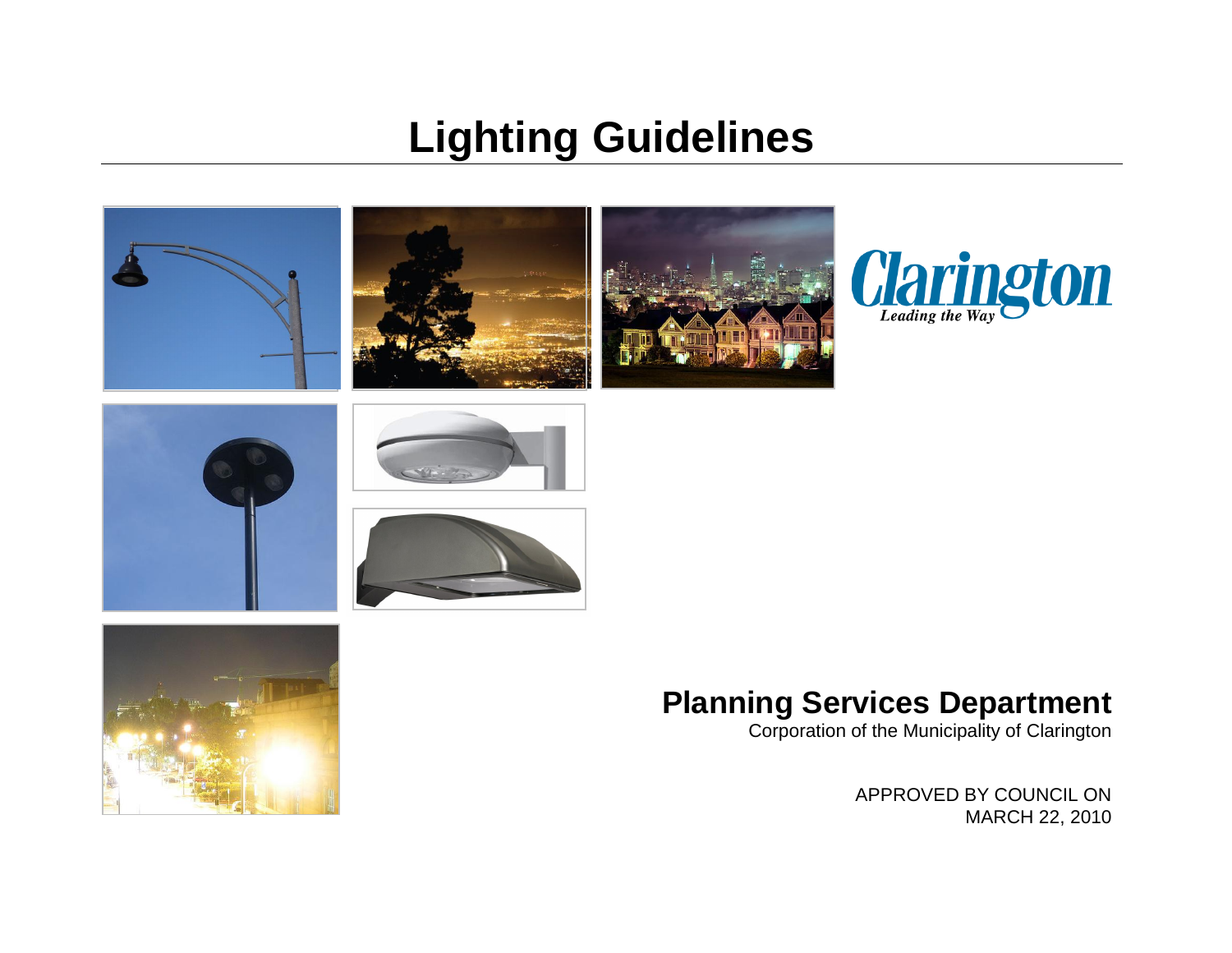## **PREFACE**

In 2005, the area municipalities of Durham Region began the process of formalizing the review criteria of lighting systems for new development and redevelopment proposals subject to site plan approval. The municipalities, comprising representation from the Durham Regional Planning Department, Town of Ajax, Township of Brock, Municipality of Clarington, City of Oshawa, City of Pickering, Township of Scugog, Township of Uxbridge, and Town of Whitby, formed a committee, known as the Inter-municipal Lighting Committee, in order to develop a set of Lighting Guidelines. Lumetech Engineers Inc. was retained to provide expert advice and assist in the development of the technical data. The Durham Region Astronomical Association (DRAA) also provided input and advice for the Guidelines.

The purpose of the Lighting Guidelines is to provide a set of effective standards, consistent across the Durham Region, that are designed to mitigate the impacts of excess and unnecessary external lighting. These Guidelines are intended to be used as part of the site plan approval process for new development applications. Proponents installing new lighting systems or retrofitting existing systems as part of the site plan process should refer to these Guidelines and ensure that they are in compliance with all requirements herein.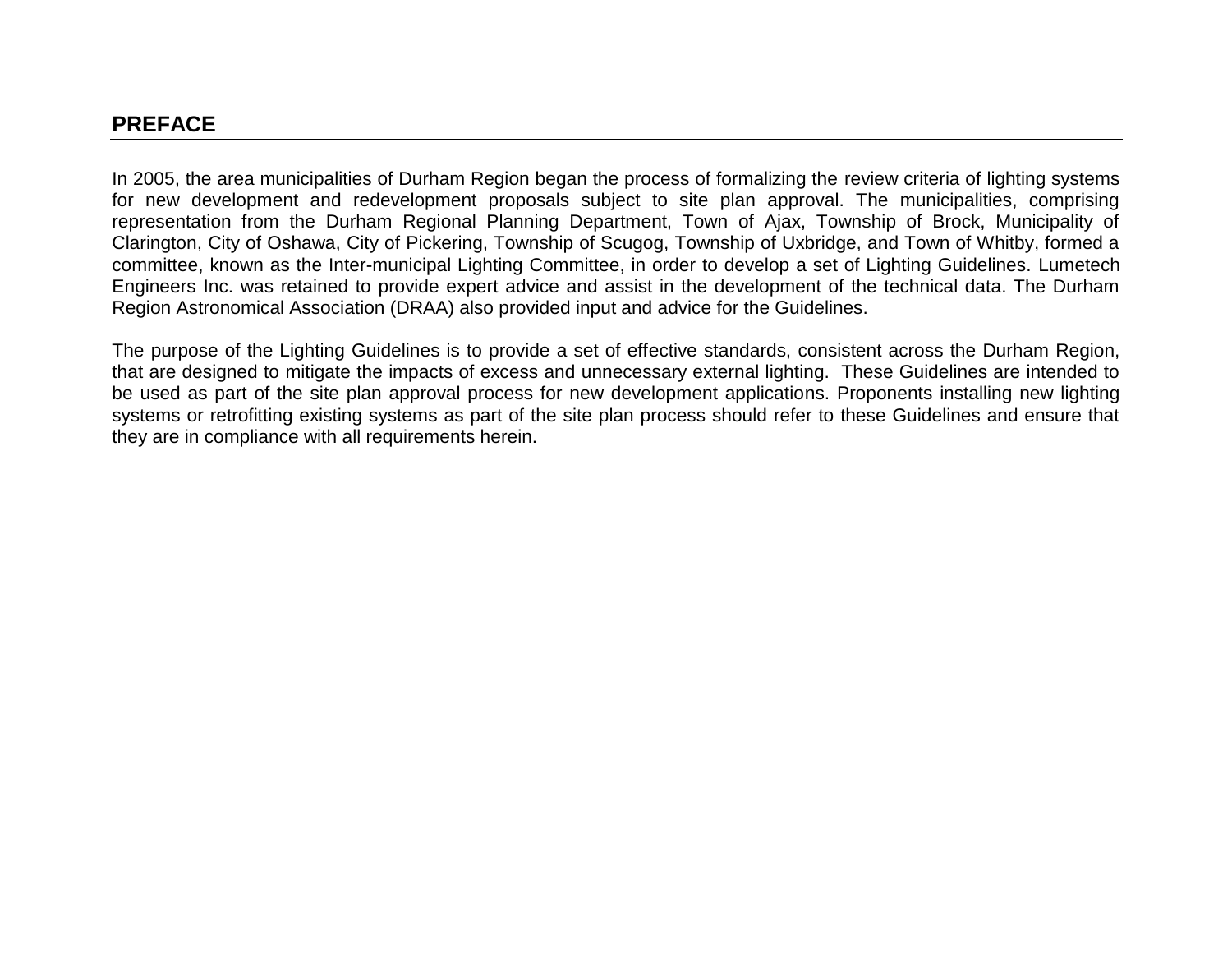# **TABLE OF CONTENTS**

| 1 <sub>1</sub>                 |  |
|--------------------------------|--|
| 2.                             |  |
| 3.                             |  |
| 5.                             |  |
| 5.1                            |  |
| 5.2                            |  |
| 6.                             |  |
| $7_{\scriptscriptstyle{\sim}}$ |  |
|                                |  |
| 7.2                            |  |
| 7.3                            |  |
| 7.4                            |  |
|                                |  |
|                                |  |
|                                |  |

# **TABLE OF FIGURES**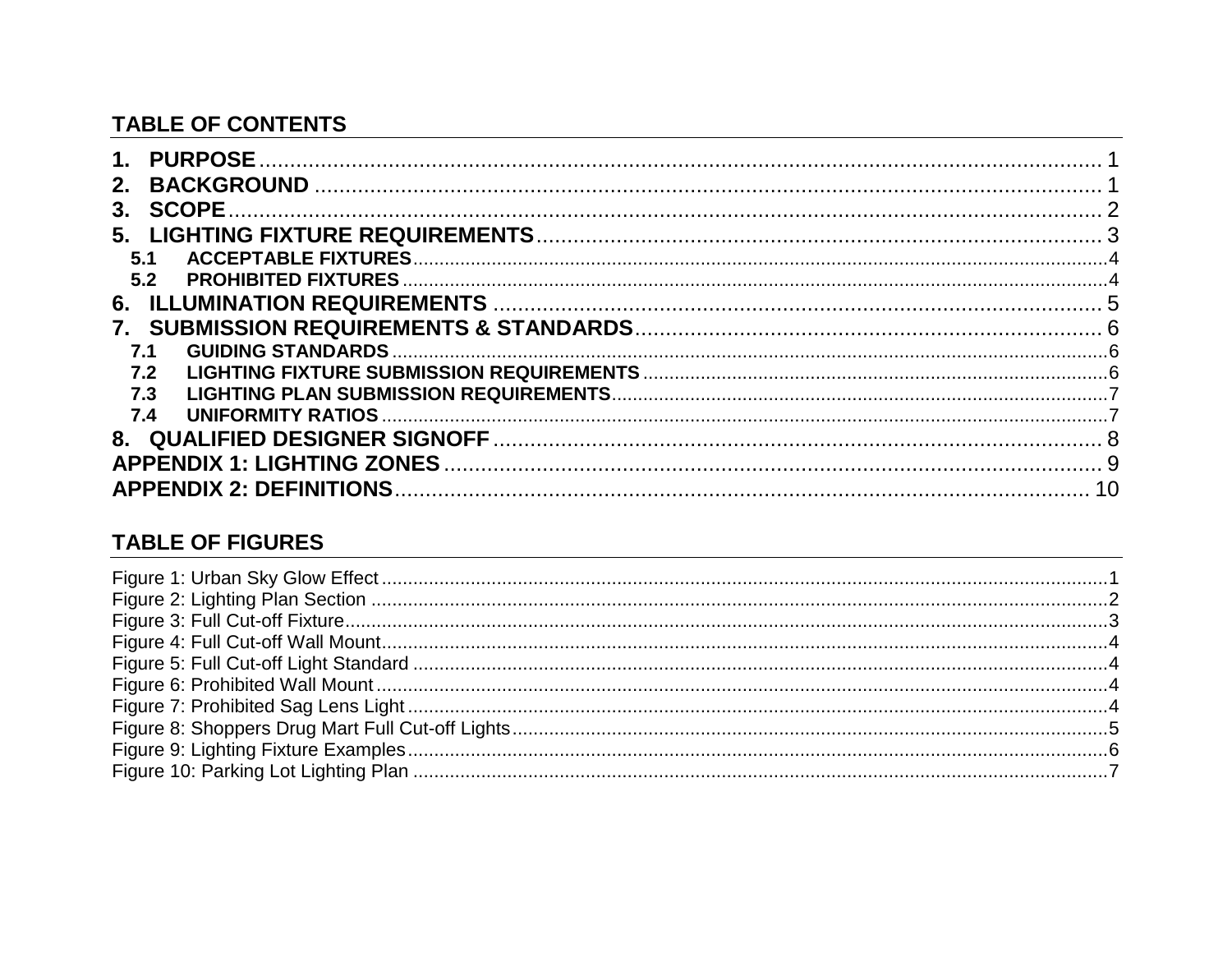# <span id="page-3-0"></span>**1. PURPOSE**

The purpose of these guidelines is to provide a set of effective standards designed to limit the impacts of excess and unnecessary external lighting. Specifically, these guidelines are intended to be used as part of the site plan approval process for new development applications.

These guidelines are not intended to regulate lighting for single family dwellings (including single detached dwellings, semi-detached dwellings, linked dwellings, and street townhouse dwellings) or municipal street lighting.

<span id="page-3-2"></span>

Figure 1: Urban Sky Glow Effect

# <span id="page-3-1"></span>**2. BACKGROUND**

Excessive and unnecessary site lighting can have a number of detrimental environmental and safety impacts. Specifically, excessive lighting can be inefficient in terms of energy consumption, as well as create glare levels that can be a detriment to drivers, pedestrians and neighbouring properties. From an environmental perspective, the over lighting of towns and cities creates a phenomenon known as Urban Sky Glow (refer to Figure 1), that renders the night sky effectively unviewable to town and city dwellers. Furthermore, poor outdoor lighting design can create light trespass which is a nuisance that can negatively affect the enjoyment of a person"s property.

The uneven application of lighting standards can create issues around transition; moving from an under lit area to an over lit one. This can have a significant effect on the night vision of drivers, cyclists and pedestrians.

These guidelines are designed to mitigate these issues through introducing standards that will address concerns about direct glare and light trespass. In addition, these standards factor in safety issues, such as those addressed by Crime Prevention Through Environmental Design (CPTED) principles and, in particular, safety issues that pertain to shadowing, peripheral visual detection and clarity of vision, with respect to seeing other people and objects.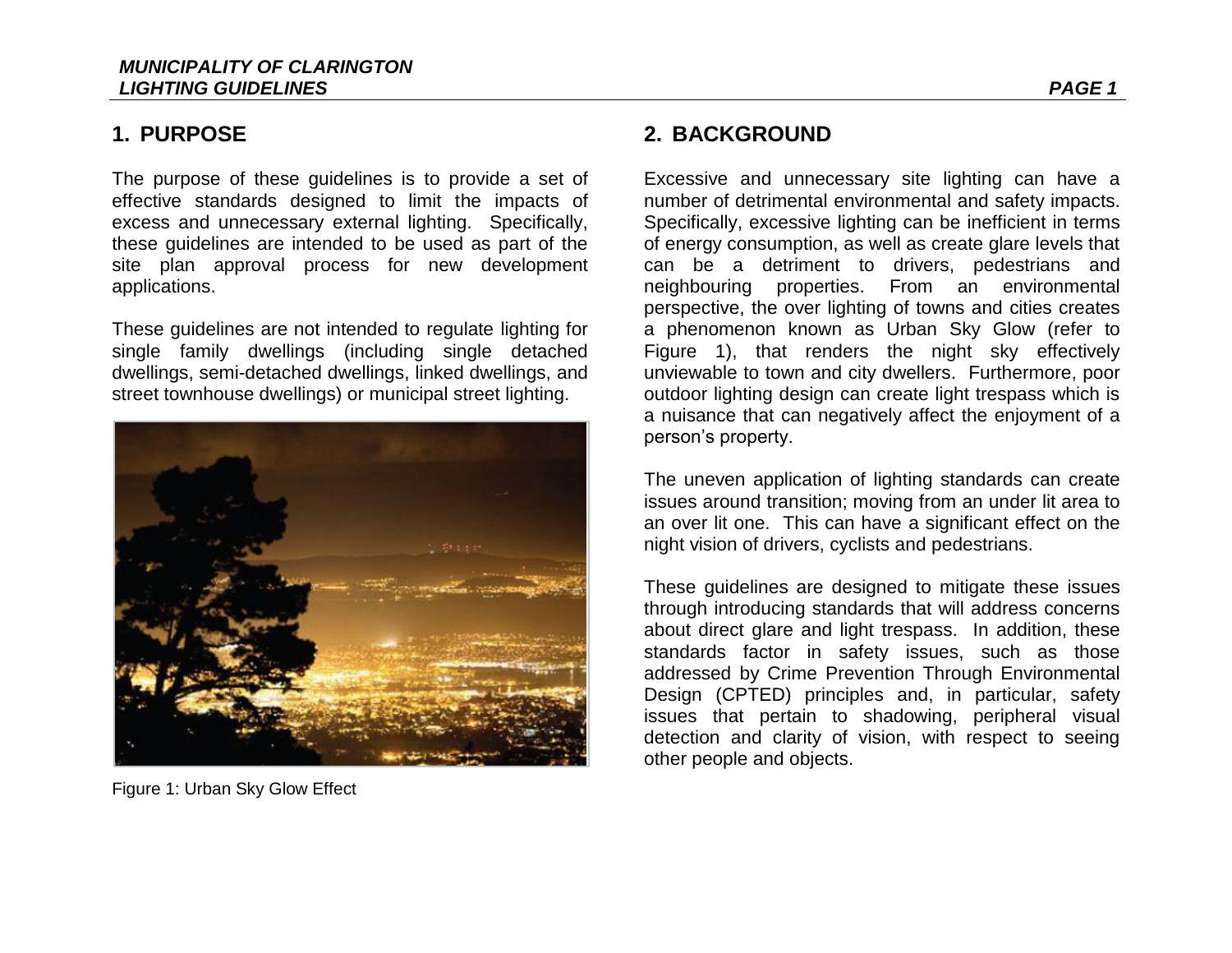# <span id="page-4-0"></span>**3. SCOPE**

The scope of the lighting guidelines is to create a set of standards that are applicable for land uses across Clarington. These guidelines are intended to address, but are not limited to:

- Lighting for buildings and structures, including building entrances, canopies or overhangs;
- Parking lot lighting;
- Pedestrian and landscape lighting;
- Recreational area lighting;
- Display, service and advertising lighting;
- Wall mounted lighting;
- Security lighting;
- Ornamental/decorative lighting;
- Lighting in heritage areas.

# **4. AUTHORITY**

The Planning Act, through Bill 51, allows for lighting studies to be requested as part of the municipal site plan process. As such, applicants will be required to submit information from a qualified lighting design professional with respect to any proposed external lighting as part of the site plan process. The required information will include:

- Light fixture (luminaire) design sheets, containing:
	- o Lamp (bulb) types;
	- o Fixture specifications (full cut-off required);
- Lighting Plan in foot candle values showing photometric data (refer to Figure 2), containing:
- o Pole specifications such as height, spacing and placement; and
- o Photometric information, showing areas of illuminance illustrated with isometric lines.



<span id="page-4-1"></span>Figure 2: Lighting Plan Section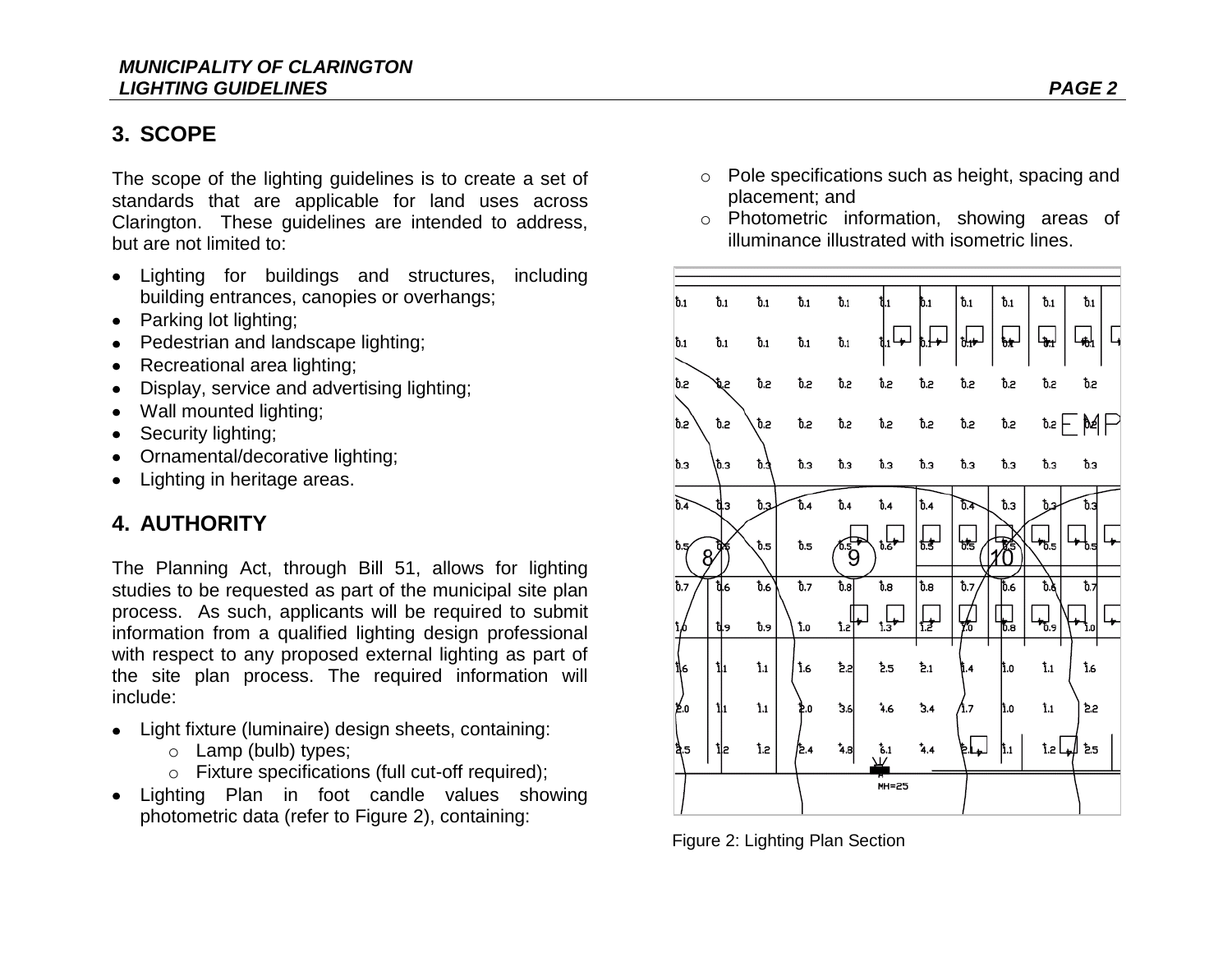# <span id="page-5-0"></span>**5. LIGHTING FIXTURE REQUIREMENTS**

A wide number of lighting fixture designs and lamp types exist today. Light sources, or lamps, are available in a variety of styles. Each lamp type has different attributes and can be installed where most suitable. For example, metal halide lamps and LED lamps produce a white light which is ideal when colour rendering is required for purposes such as security. High pressure sodium, on the other hand, produces a yellowish light that is ideal when colour rendering is not required. This is an appropriate, energy efficient lamp for purposes such as ornamental or accent lighting.

The issue of light fixture design refers to the nature of the fixture itself. The standard requirement is for full cut-off lights. These are lights that are designed and/or shielded in such a way that all of the light rays emitted by the fixture are projected below the horizontal plane. In technical terms, there should be no light emission at the vertical angle of 90 degrees or greater above the nadir (the point at ground level directly below the source of light), and no more than 10% at the angle of 80 degrees above the nadir (refer to Figure 3).



<span id="page-5-1"></span>Figure 3: Full Cut-off Fixture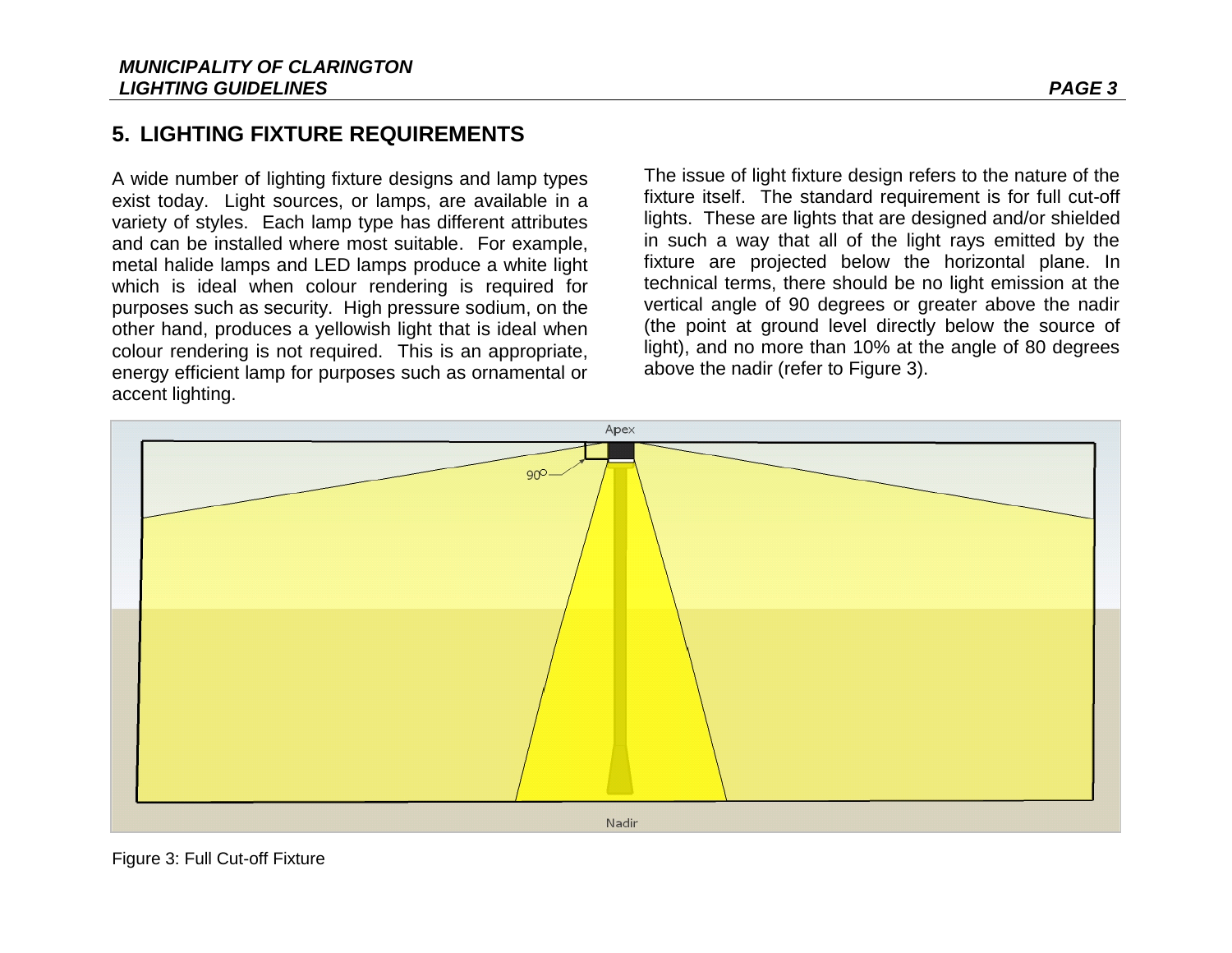Light fixture designs which cannot meet these standards, such as those with sag lenses or wall mount lights that shine horizontally, are prohibited.

#### <span id="page-6-0"></span>**5.1 ACCEPTABLE FIXTURES**



Figure 4: Full Cut-off Wall Mount

Examples of full cut-off fixtures and prohibited fixtures are provided below.

#### <span id="page-6-1"></span>**5.2 PROHIBITED FIXTURES**



Figure 6: Prohibited Wall Mount

<span id="page-6-3"></span><span id="page-6-2"></span>

Figure 5: Full Cut-off Light Standard

<span id="page-6-5"></span><span id="page-6-4"></span>

Figure 7: Prohibited Sag Lens Light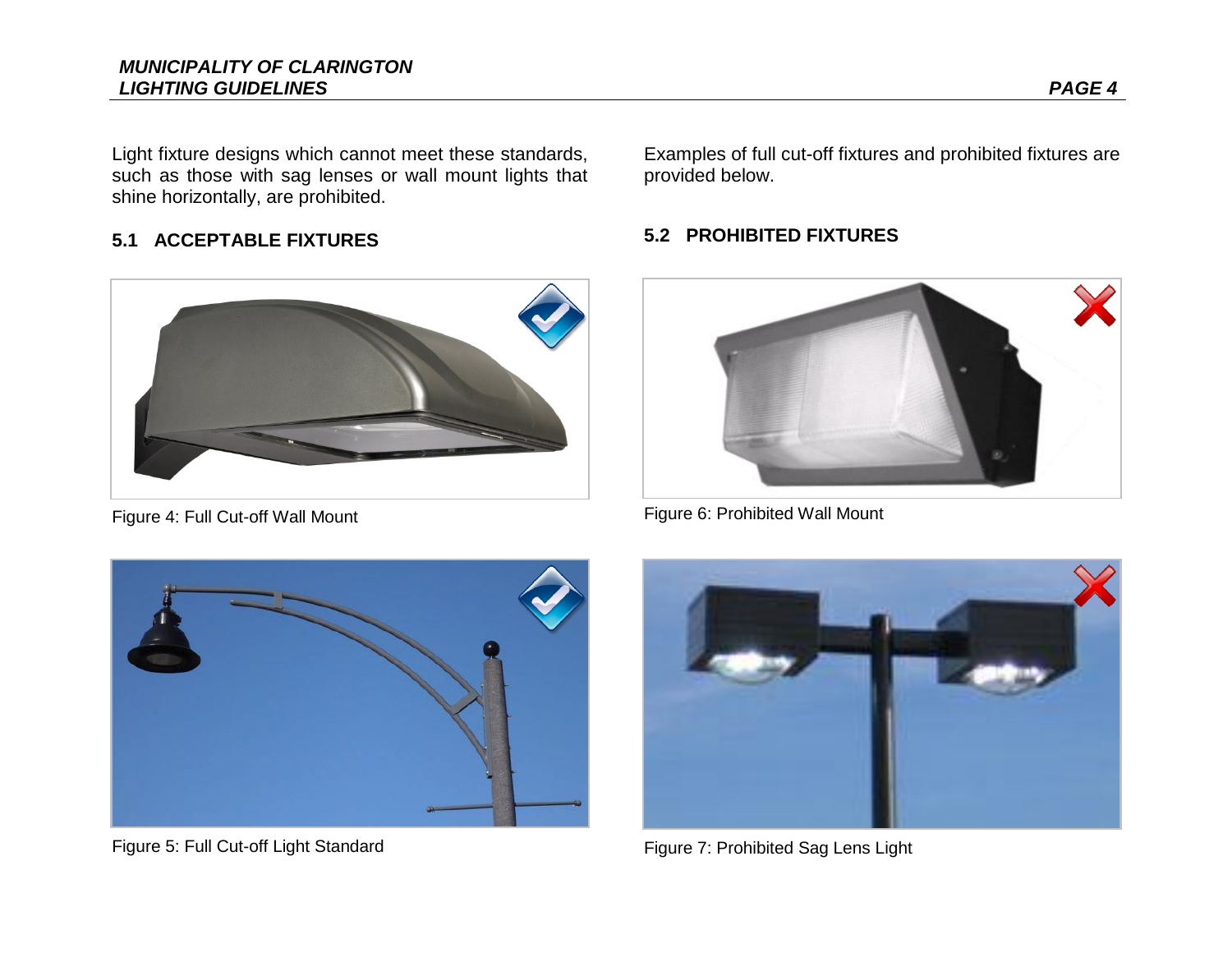# <span id="page-7-0"></span>**6. ILLUMINATION REQUIREMENTS**

In addition to setting standards for acceptable lamps and fixture types, these guidelines have established a set of maximum illumination values for different Lighting Zones. The illumination requirements are expressed in the form of tables pertaining to each Lighting Zone"s maximum illumination at the property line (refer to Appendix 1).

The lighting zones are intended to recognize that not all areas can achieve the same lighting levels. At the preconsultation stage, the applicant will work with the Planning Services Department to determine which Lighting Zone the proposal falls under. Four Lighting Zones have been established. Lighting Zone 1 is the most stringent and includes environmentally sensitive and open space areas. The majority of development proposals will be designated as part of Lighting Zone 2. Locations with unique constraints and dense development may be classified as Lighting Zone 3. The Lighting Zone 4 designation is reserved for those sites with extreme constraints, requiring special consideration. Lighting Zone 4 will typically constitute development within downtown areas.

Non-essential external lighting is encouraged to be switched off during non-operating hours, or placed on sensor-activated timers (where lighting does not serve security purposes).

The land uses that these guidelines will apply to are:

- Commercial uses such as plazas, retail outlets, car dealerships, offices, personal service uses, and others;
- Industrial uses such as warehousing, manufacturing, fabrication, aggregate extraction and processing uses;
- Institutional uses such as, places of worship, schools (public and private), hospitals, and government facilities;
- Recreational uses such as golf courses, driving ranges, soccer pitches, domes and baseball diamonds and ski hills;
- Residential uses with three or more units (save and except for street townhouses) and retirement homes.

<span id="page-7-1"></span>

Figure 8: Shoppers Drug Mart Full Cut-off Lights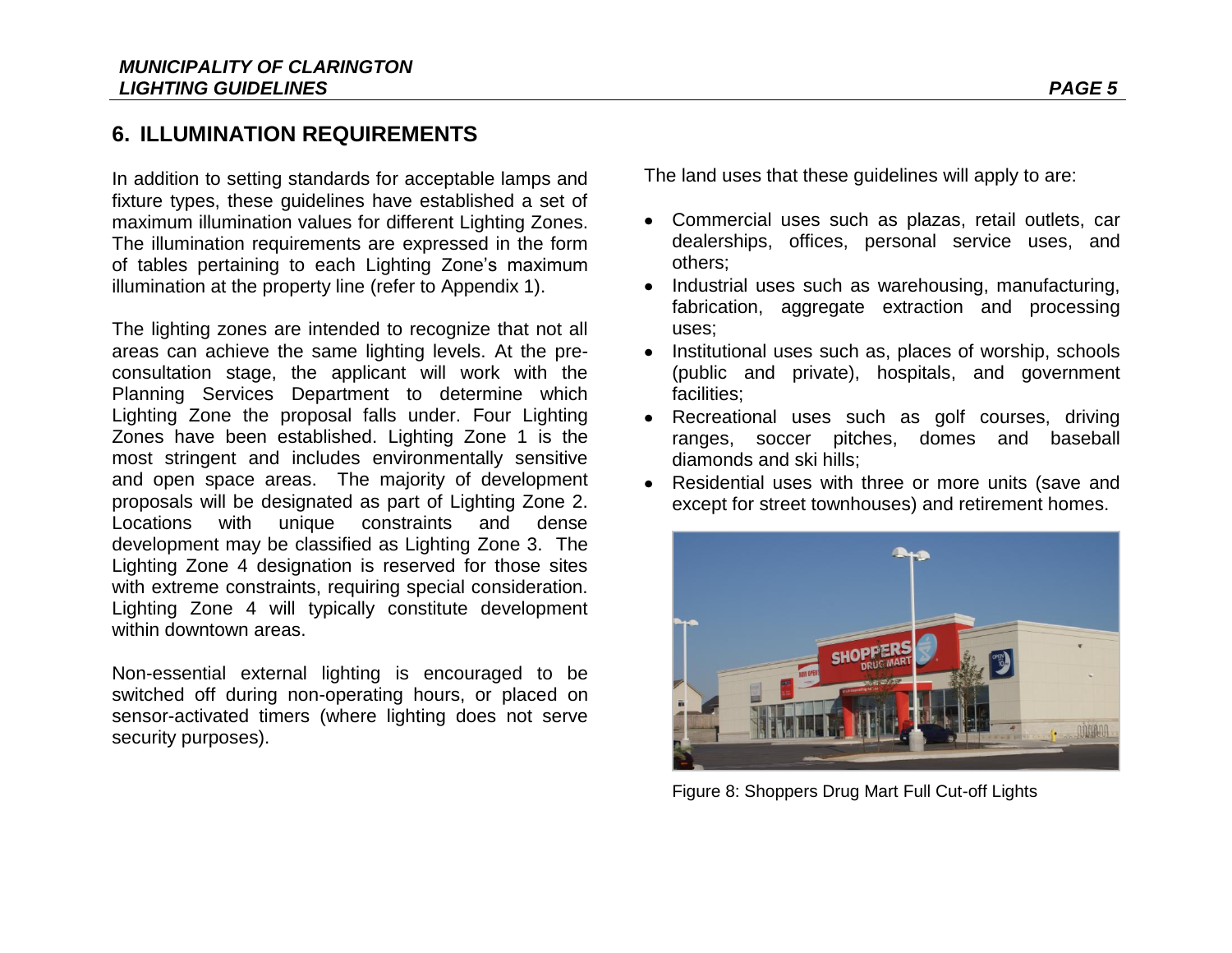## <span id="page-8-0"></span>**7. SUBMISSION REQUIREMENTS & STANDARDS**

When requested, site plan applications should be accompanied by a lighting plan and lighting fixture details that demonstrate that the proposal meets the guidelines. The following submission requirements and standards will apply:



<span id="page-8-3"></span>Figure 9: Lighting Fixture Examples

#### <span id="page-8-1"></span>**7.1 GUIDING STANDARDS**

- Light fixtures should be positioned across a site so as to give a uniform distribution of light over the relevant area. This assists in the avoidance of the creation of "hot spots" (areas of over-illumination that make adjacent areas seem darker);
- The conservation of energy should be encouraged;
- Lamps shall be located in such a way as to direct light away from neighbouring properties;
- Except where lighting is strictly ornamental, photometric performance (the glare, intensity and uniformity of the light produced) will be a more important factor in assessing the suitability of proposed lighting than aesthetics;
- Only down-lighting or back lighting will be permitted for on-site signage;
- Areas as identified as unsafe or provide security concerns may require additional lighting based on CPTED principles.

#### <span id="page-8-2"></span>**7.2 LIGHTING FIXTURE SUBMISSION REQUIREMENTS**

- Detail specifications, including lamp type, fixture type, lumens rating of lamp, wattage, colour, etc. shall be submitted;
- Only full-cut off fixtures shall be accepted;
- Fixtures shall be positioned such that they focus light down, preventing light from emitting above the horizontal plane (90 degree position relative to the ground) and preventing light trespass.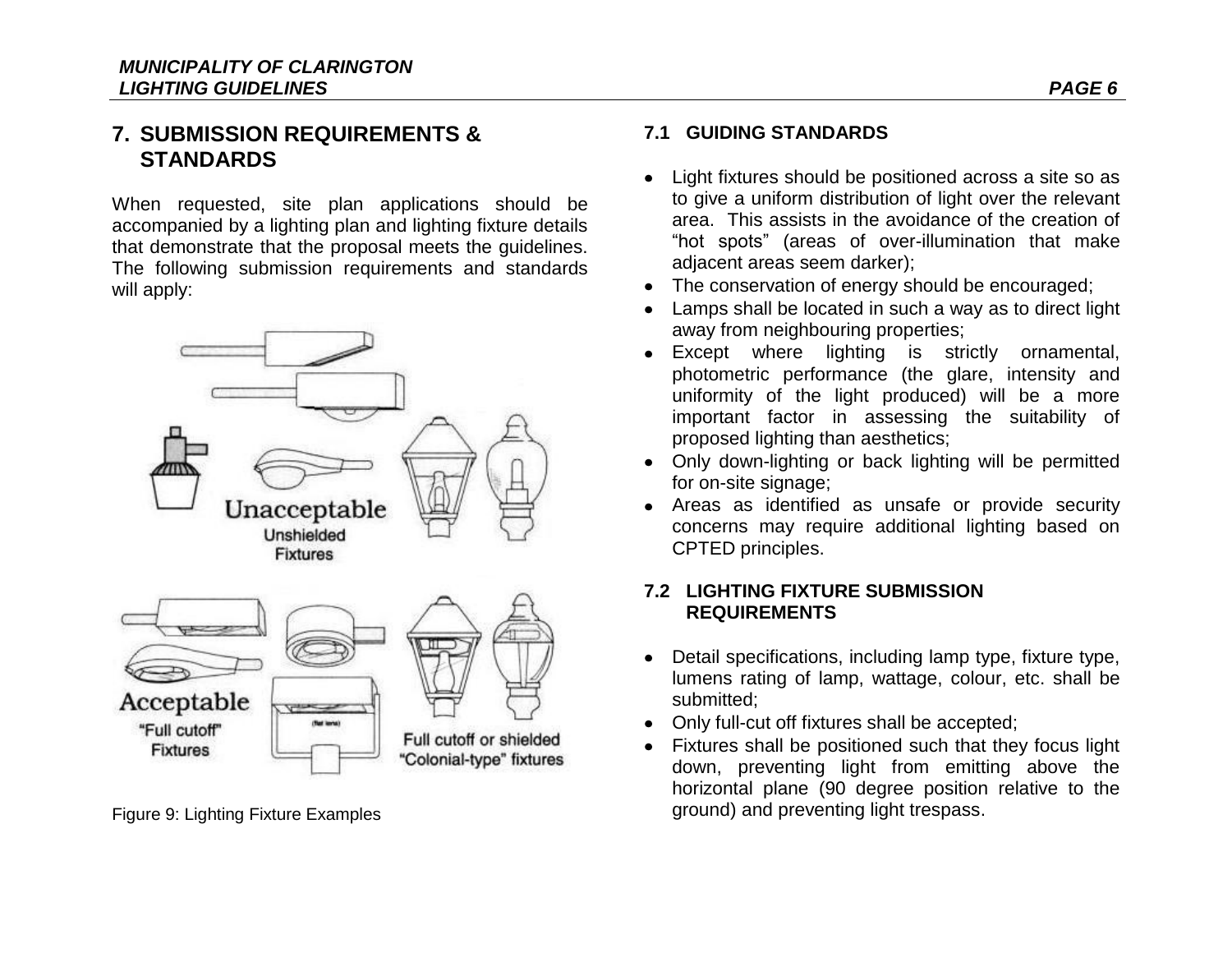#### <span id="page-9-0"></span>**7.3 LIGHTING PLAN SUBMISSION REQUIREMENTS**

- The illumination levels shall be expressed in foot candles and in the form of isolux curves showing the predicted lighting levels at the property line and throughout the development site;
- Pole specification such as height, spacing, foundation details, and placement shall be provided. Pole heights will generally be between 6.0 metres (for smaller, pedestrian scaled development) and 7.5 metres for larger scale development. Municipal recreation uses, such as baseball diamonds, are not regulated by these guidelines;
- Lot boundaries must be shown;
- Location of all structures must be shown;
- Location and height of all proposed luminaires, including wattage, and lamp type must be shown;
- The illumination levels at all property lines should strive to achieve '0' foot candles:
- A photometric diagram showing the predicted lighting levels from each of the proposed light sources shall be provided;
- The lighting plan is to be signed by the qualified lighting design professional responsible for the plan;
- Five (5) copies of the lighting plan and fixture details are to be included in the final submission.

#### <span id="page-9-1"></span>**7.4 UNIFORMITY RATIOS**

In lighting design the average maintained illuminance and uniformities are calculated. The uniformity ratio is computed to make sure that certain minimum levels are achieved in the design, creating uniform lighting across a site. For outdoor lighting applications, Average to Minimum ratio is considered essential in order to control the creation of "hot spots", which are areas with very high illumination that are surrounded by darker areas. As part of a lighting plan submission, designers are required to submit the Average to Minimum ratio, which is to be designed in accordance with the Illuminating Engineering Society (IES).

**Communication** 



| Numeric Summary |                                             |              |       |      |      |         |         |
|-----------------|---------------------------------------------|--------------|-------|------|------|---------|---------|
|                 | Project: Berverly St. Municipal Parking Lot |              |       |      |      |         |         |
| Label           | CalcType                                    | <b>Units</b> | Avg   | Max  | Min  | Avg/Min | Max/Min |
| Lot 1           | Illuminance                                 | Lux          | 11.89 | 50.8 | 0.8  | 14.86   | 63.50   |
| Lot 2           | Illuminance                                 | Lux          | 10.88 | 44.9 | 2.9  | 3.75    | 15.48   |
| Lot 3           | Illuminance                                 | Lux          | 13.54 | 25.4 | 2.2  | 6.15    | 11.55   |
| Road            | Illuminance                                 | Lux          | 11.92 | 19.5 | 6.2  | 1.92    | 3.15    |
| CalcPts         | Illuminance                                 | Lux          | 0.22  | 0.4  | 0.0  | N.A.    | N.A.    |
| CalcPts_1       | Illuminance                                 | Lux          | 0.80  | 1.1  | 0.3  | N.A.    | N.A.    |
| CalcPts_2       | Illuminance                                 | Lux          | 1.09  | 2.8  | 0.3  | N.A.    | N.A.    |
| CalcPts_3       | Illuminance                                 | Lux          | 25.95 | 34.3 | 17.6 | N.A.    | N.A.    |
| CalcPts 4       | Illuminance                                 | Lux          | 4.38  | 6.4  | 3.0  | N.A.    | N.A.    |
| CalcPts 5       | Illuminance                                 | Lux          | 25.90 | 29.8 | 22.0 | N.A.    | N.A.    |
| CalcPts 6       | Illuminance                                 | Lux          | 2.40  | 3.1  | 1.0  | N.A.    | N.A.    |
| CalcPts 7       | Illuminance                                 | Lux          | 4.00  | 9.3  | 0.6  | N.A.    | N.A.    |
| CalcPts_8       | Illuminance                                 | Lux          | 1.40  | 1.6  | 1.2  | N.A.    | N.A.    |

<span id="page-9-2"></span>Figure 10: Parking Lot Lighting Plan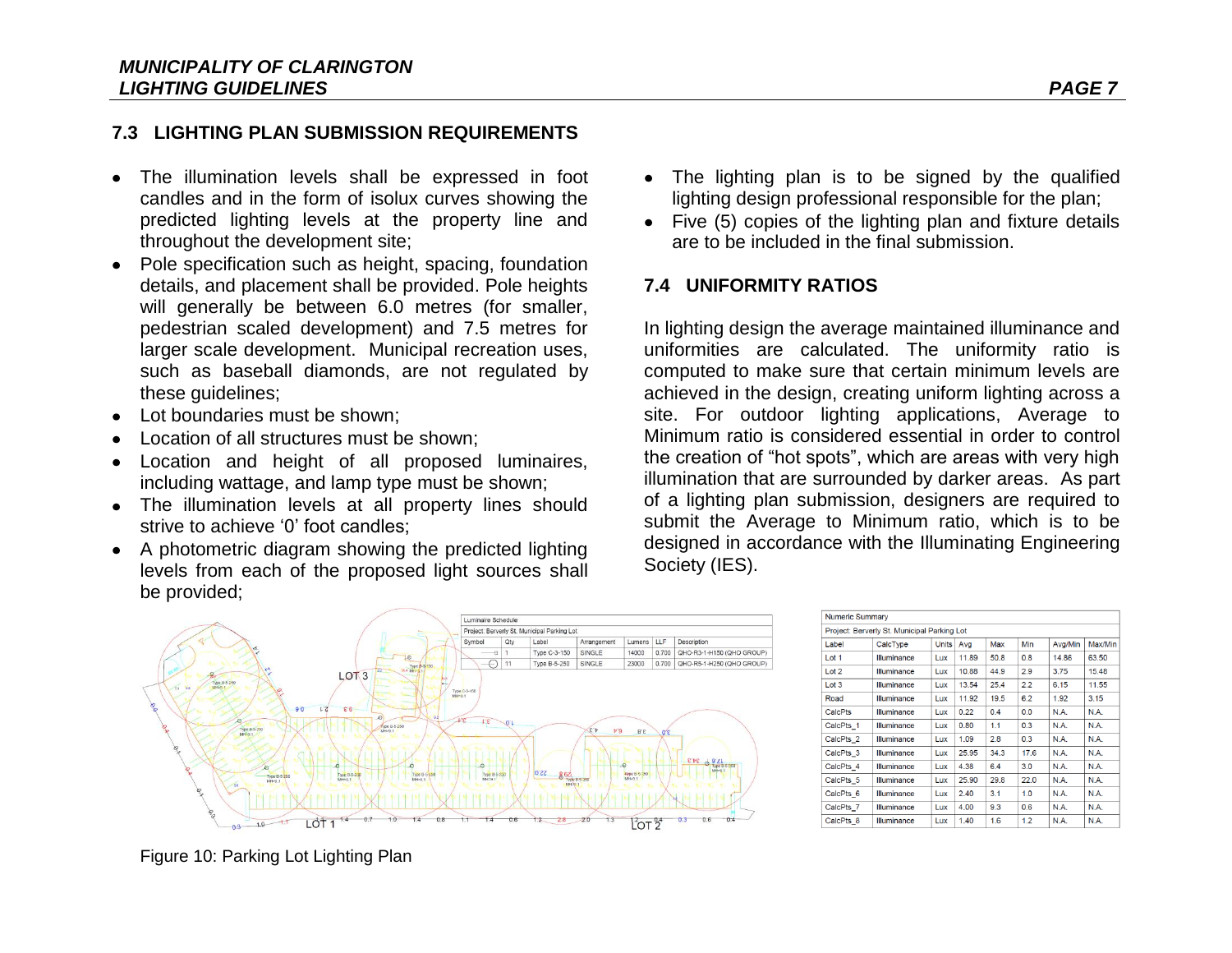# <span id="page-10-0"></span>**8. QUALIFIED DESIGNER SIGNOFF**

The following statement is to be included on the Lighting Plan and signed by the qualified designer:

This drawing indicates all proposed outdoor lighting fixtures for this proposed development. The lighting design is in accordance with the applicable lighting zone as established by the Planning Department, and designed with an Average to Minimum ratio in accordance wit the Illuminating Engineering Society guidelines. This lighting design will not create any objectionable glare for adjacent properties.

Signature of Qualified Designer

# **9. POST INSTALLATION INVESTIGATION**

After the installation of any new lighting subject to municipal review and approval, the applicant's lighting consultant shall provide a written signoff confirming that the lighting has been installed as per the approved plan.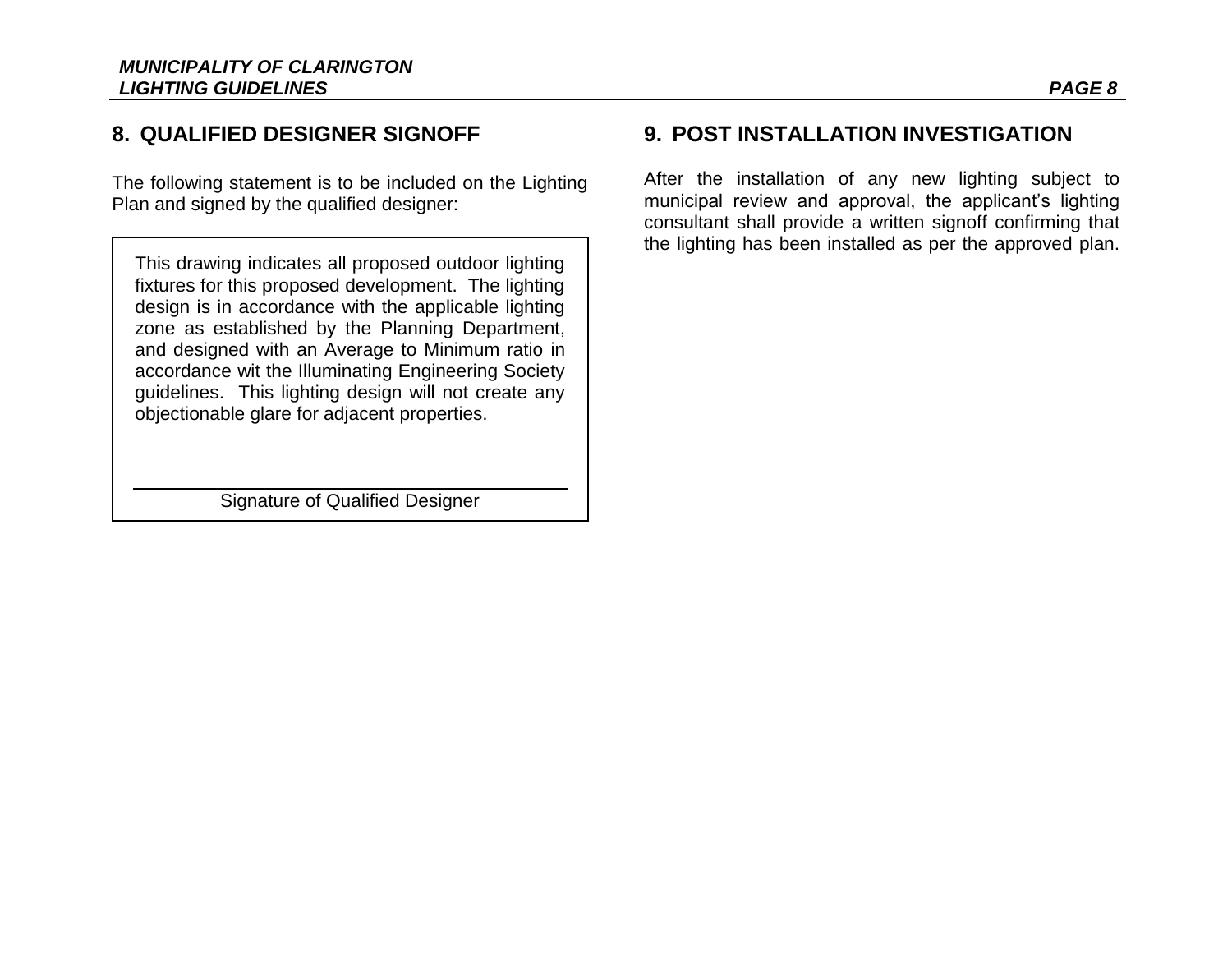$\overline{a}$ 

<span id="page-11-0"></span>

| <b>Lighting</b><br>Zone <sup>1</sup> | <b>Ambient</b><br><b>Brightness</b> | <b>Locations</b>                                           | <b>Land Use</b>                                                                                                                        | <b>Maximum</b><br><b>Vertical</b><br><b>Illuminance</b><br><b>Level at</b><br><b>Property Lines<sup>2</sup></b><br>(foot candles) |
|--------------------------------------|-------------------------------------|------------------------------------------------------------|----------------------------------------------------------------------------------------------------------------------------------------|-----------------------------------------------------------------------------------------------------------------------------------|
| LZ1                                  | <b>Dark</b>                         | Rural Areas /<br>Environmentally<br><b>Sensitive Areas</b> | Agricultural, Natural areas identified in the<br>Official Plan including parks and<br>designated environmental sensitive areas         | $0.1(1 \text{ lux})$                                                                                                              |
| LZ2                                  | Low                                 | Rural/Suburban<br>Applications                             | Open Spaces, Low - Medium Density<br>Residential, Small Scale Commercial,<br>Institutional, Recreational and Industrial<br><b>Uses</b> | $0.3$ (3 lux)                                                                                                                     |
| LZ3                                  | Medium                              | Urban                                                      | Large Scale Commercial, Industrial,<br>Recreational, Institutional and Medium -<br><b>High Density Residential</b>                     | $0.8$ (8 lux)                                                                                                                     |
| LZ4                                  | High                                | Dense Urban<br>Development /<br>Downtown                   | Land uses that warrant special<br>consideration. Generally this zone is<br>reserved for properties in the Downtowns                    | $1.5(15 \text{ lux})$                                                                                                             |

<sup>&</sup>lt;sup>1</sup> Where multiple lighting zones are present on a single lot or development, or if an Environmental Impact Study makes specific recommendations regarding lighting levels, the more restrictive shall apply.

<sup>&</sup>lt;sup>2</sup> The Maximum Illuminance Level at Property Line represents worst case scenarios. Lighting designers will be expected to attempt to achieve minimal or no lighting on or beyond property lines in all lighting zones.